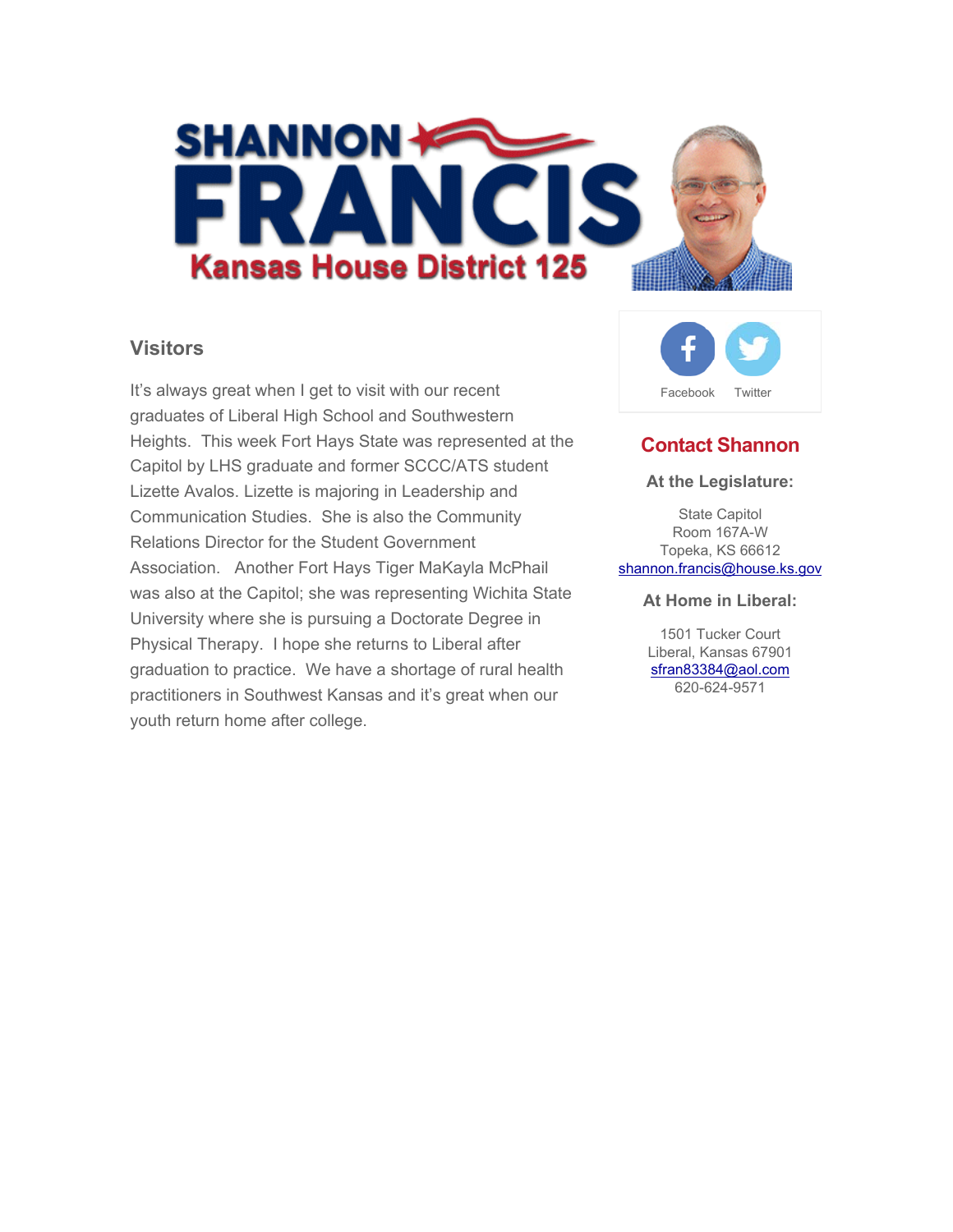

**Shannon Francis with Lizette Avalos & MaKayla McPhail**

I met Mirta Martin, the President of Fort Hays University, at the Capitol Wednesday. President Martin is a Cuban refugee and "uses her interpersonal and cultural expertise to work diligently to promote access to affordable educational opportunities." President Martin and Lizette Avalos are impressive examples of the spirit and drive of Latinos in Kansas.

### **Legislative Thoughts**

It has been pretty slow this week in Topeka. We were home Monday and Tuesday so staff could get bills transferred between the houses of origin. Wednesday and Thursday we started getting in the groove a little more working Senate Bills in the House.

I want to thank you for your wisdom and comments. At Sunday School Ted Metcalf reminded me "to think about the unintended consequences of legislation." I recently was talking to some constituents that were concerned about specific cases of Medicaid Fraud. The Kansas Attorney General's hotline number for